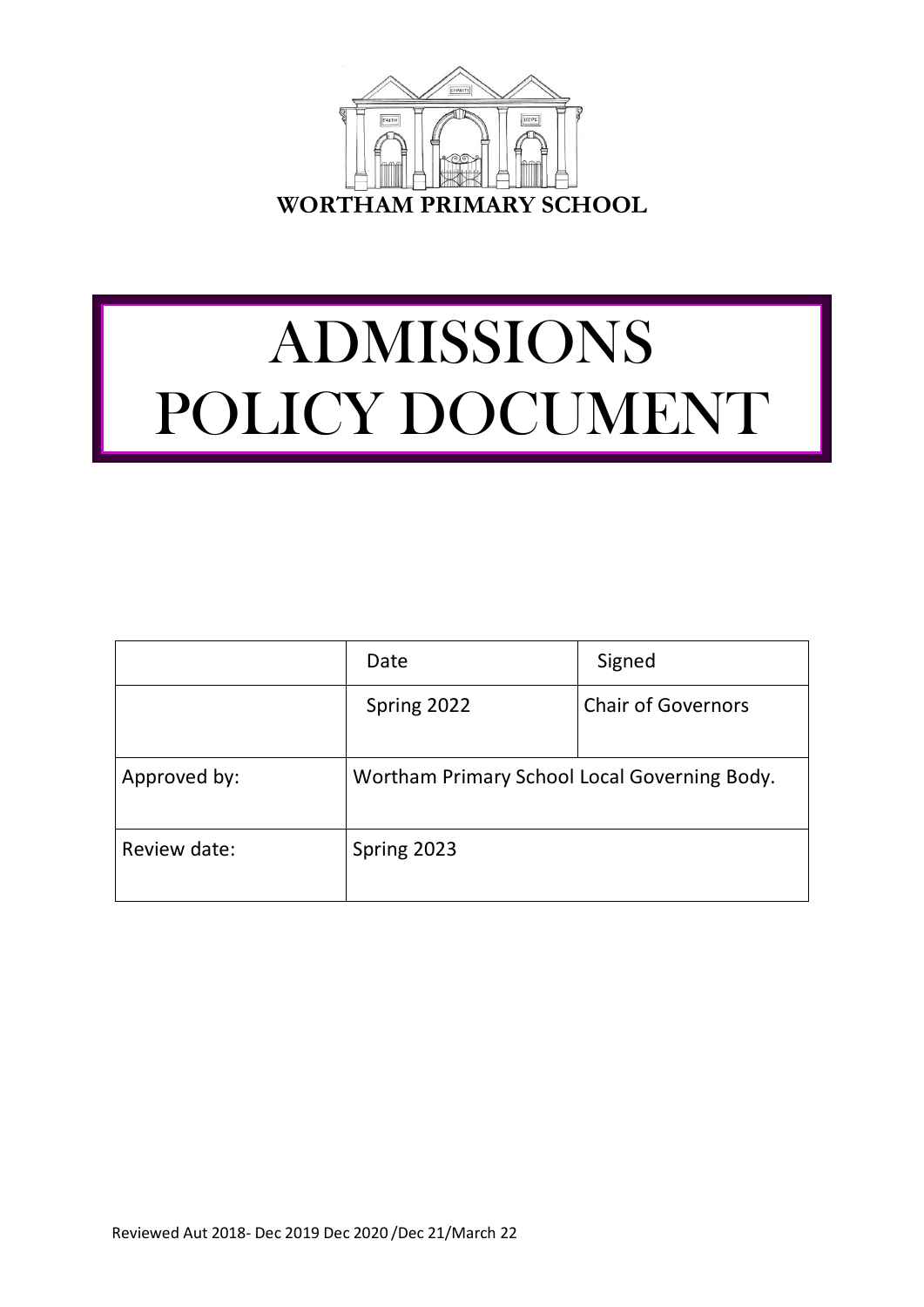## **Wortham Primary School Aims and Objectives**

We are an inclusive school that welcomes children from all backgrounds and abilities. The only restriction we place on entry is that of number. If the number of children applying for entry exceeds the places available, we follow the procedure set out below in order to determine whether a child is accepted or not.

## **Published Admission Number (PAN)**

The Published Admission Number is the number of children the school can accommodate in each year group. The PAN for our school 15. This is reviewed annually by the governing body.

## **Admissions**

For admission to the 2023-24 school year, and subsequent years, all children will be eligible for admission to Wortham Primary School full-time in the September following their fourth birthday. Where parents are offered a place for their child in the Reception Year they may decide either to take up the offer full time in September, or take up the offer part-time or defer entry. If a parent wishes to defer entry to later in the year the place at Wortham Primary School, will be held open until the child starts school. However, parents must take up the fulltime place no later than the beginning of the term after the child's fifth birthday, and must in any case take up the place before the end of the school year for which the original application was accepted. It would normally be expected that parents will take up the offer of a primary school place (be that full or part-time) at the beginning of a school term, unless there is agreement with the school that a place could be taken up at another time in the year.

#### **Admissions and oversubscription criteria**

Parents apply using the Local Authority's Normal year of entry application form (CAF1). Ontime applications may be on a paper form or the LA on line form naming this School as one of the preferences. Late applications may only be made on the paper form. The online form can be found at: www.suffolk.gov.uk/admissions. The CAF either online or the paper form must be with the Admissions Team by 15th January 2023. (The Admissions Team, Endeavour House, 8 Russell Road, Ipswich IP1 2BX). Places will be allocated for the following school year, all children being offered a place at the start of the autumn term in September 2023. Forms (paper or on-line) received by 15th January 2023 are given equal consideration regardless of the date of receipt.

Children who have an Education, Health and Care plan (EHC plan) which names the school must by law be offered a place at the school.

Children will get priority for admission on the following basis:

Reviewed Aut 2018- Dec 2019 Dec 2020 /Dec 21/March 22 1. Children in care (looked after children) and children who were previously in care (children who were looked after, but ceased to be so because they were adopted or became subject to a child arrangements order or special guardianship order, immediately following having been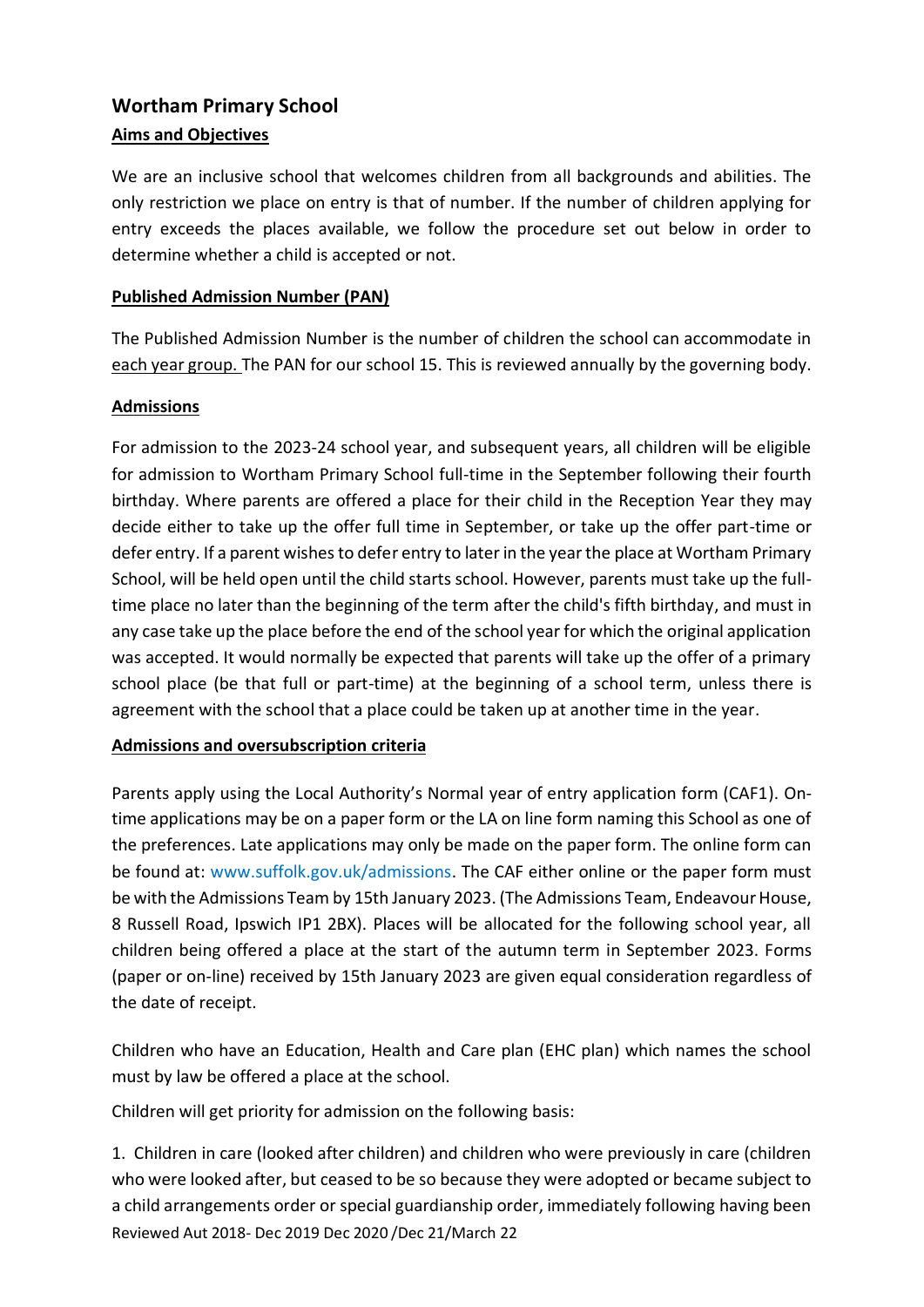in care, including those who appear to have been in state care outside of England and ceased to be in state care as a result of being adopted.

2. Sibling: where the child has a sibling in the school or a sibling has already been offered a place at the school, and where the sibling will still be attending the school at the time of admission. Priority will be given, where necessary, to applications where there is the smallest age gap.

3.. Children who are ordinarily resident in the catchment area:

Children who live nearest to the school. The council will measure the distance by a straight line ('as the crow flies'). All straight line distances are calculated electronically by the council using data provided jointly by the Post Office and Ordnance Survey. The data plots the coordinates of each property and provides the address-point between which straight line distance is measured and reported to three decimal places. Where there is more than one home within a single building (for example apartments) the council will measure to a single point within that building irrespective of where those homes are located.

3. Children who live outside the school's catchment area in the same priority order as set out above.

## **Sibling**

The term 'sibling' includes: natural, half, step, and adopted brothers and sisters; a child of the partner of the parent/carer; and children who are fostered into the family. In all these cases, the child and their sibling will both be living at the same address (that is where the child is ordinarily resident) in a single family unit. This means that children from different family units, where those separate families are living together at the same address, are not considered siblings under this criterion.

## **Distance tie-breaker**

It is possible that the PAN of the school will be reached in any one of the categories set out above. For this reason, all applications will be prioritised according to the criteria described. Decisions will be made about the offer of places in accordance with those priorities. If it is necessary to use a tie-breaker to distinguish between two or more applications, a distance criterion will be used. We will give priority to the applicants who live nearest to the school as measured by a straight line.

In the unlikely event that two applicants competing for a single place at a school live the same distance from the school, the place will be offered to one applicant on the basis of lots drawn by someone independent of the school.

## **Multiple births**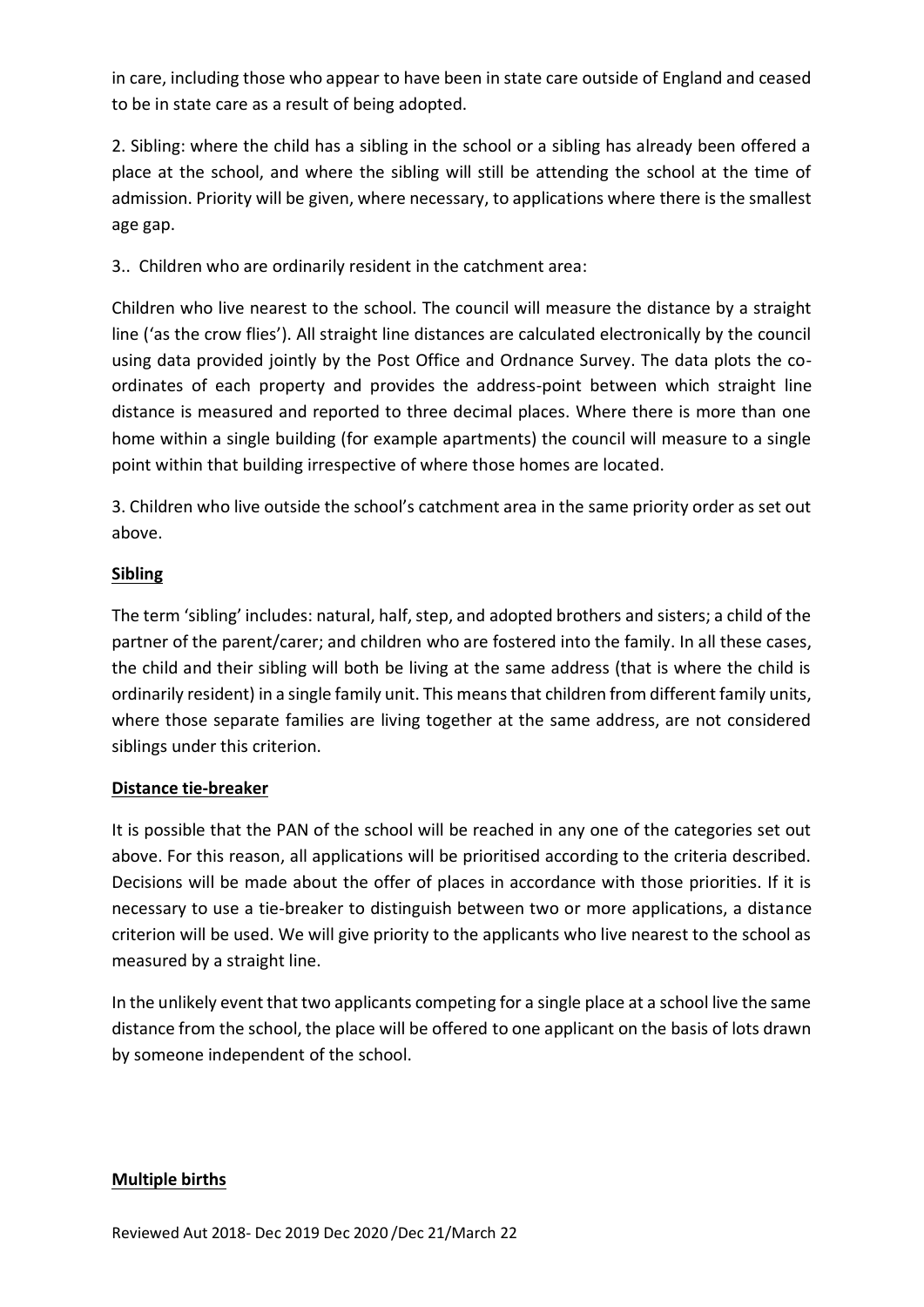If the final place available at a school is offered to a twin or triplet and the remaining sibling/s would ordinarily be refused, the Governors will offer places to the remaining sibling/s at the same school. It is not the Governors policy to separate twins /triplets etc.

#### **Waiting Lists**

For the normal year of entry, a waiting list will be maintained by the school for those unsuccessful in their initial application. Names are placed on the waiting list in the priority order set out in the above oversubscription criteria. The order of children on a waiting list does not remain static - as circumstances change a child's place on the waiting list can go up or down, for example due to withdrawals or additional applications. If you change your address whilst your child is on a waiting list you must let us know. Please be aware that this may change your child's position on the waiting list, particularly if you move into or out of the school's catchment area. Having your child's name on a waiting list will not affect your right to appeal for a school place in any of the schools for which you have applied. If a place becomes available, we will offer it to children on the waiting list in priority order. We do not offer places on the basis of the date on which names were placed on the list. Late applications will be placed on the waiting list. The order will be determined in accordance with the admissions oversubscription criteria, not the date on which the application is received. The waiting list will be maintained until the final day in December.

#### **Ordinarily resident**

By ordinarily resident we mean the place where your child usually lives. We consider this to be where they sleep overnight. We may need proof of this address. If you use another address to give the impression that your child lives at a different address to where they are ordinarily resident, such as a second home or a grandparent's address, so that you have a higher priority for a place at that school; we consider this to be a fraudulent application. Where a child lives at two or more addresses, each for part of the week, the address at which the child is ordinarily resident will be considered to be the address that the child lives at for most of the week (excluding weekends and school holidays). Separate evidence in writing from each parent must be provided to confirm the child's living arrangements at the time of application.

In cases where the child spends an equal proportion of the school week at two or more different addresses, evidence of which is to be considered the main contact address will be required to support the application. Agreement in writing by the parents will be required to state which address is to be used as the ordinarily resident address. This address will then be used when processing all school preferences expressed. It is not acceptable to use one address for one school preference and another address for another school preference.

If we are aware of a parental dispute affecting the application, we may not be able to deal with the application and you may need to seek independent legal advice in order to resolve the matter.

#### **Catchment area**

Reviewed Aut 2018- Dec 2019 Dec 2020 /Dec 21/March 22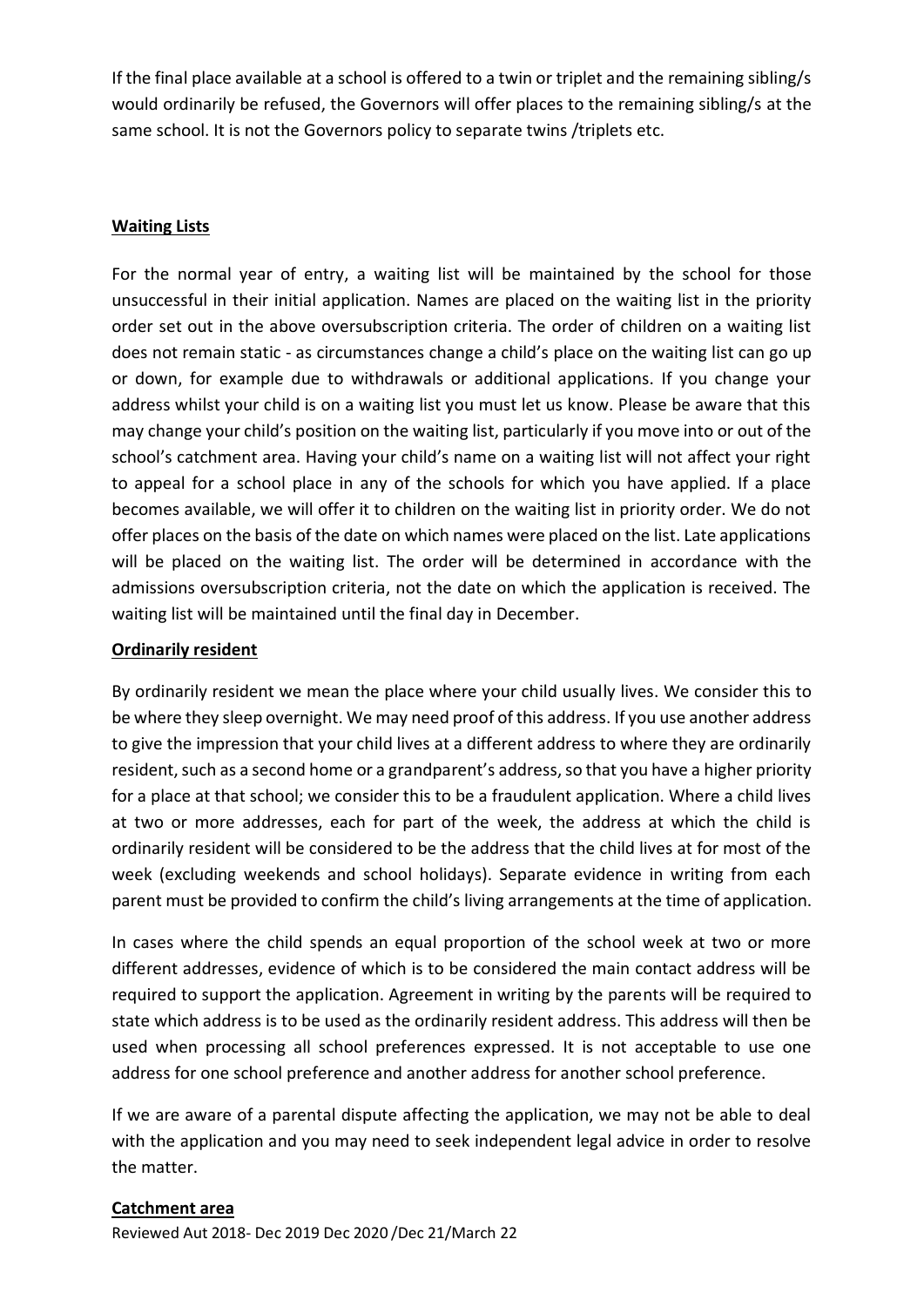Catchment area maps are available online at **www.suffolk.gov.uk/catchmentmaps.** If you live near to a boundary line on the map, please check your address against the catchment area and/or street lists at **www.suffolk.gov.uk/admissions**. A list or copy of a map can also be obtained from Suffolk County Council's Admissions Team on 0345 600 0981 (local rate).

## **Applications for a place outside the normal age group**

It is expected that children will normally be educated within their chronological year group. However, when requested to do so by the parent, admission authorities will make decisions on the basis of the circumstances of each case and in the best interests of the child concerned in line with the School Admissions Code (December 2014). We are awaiting further guidance or a change to the School Admissions Code regarding this and would comply with new legislation. This may apply when a parent wishes to delay their summer born (April to August) child entry to full-time education in the reception year group until the following school year when they become of statutory school age.

You can make a request to the governing body in writing, including, where relevant, any supporting evidence. The governing body will make a decision on the request, taking into account the views of the headteacher.

We will write to you with the outcome including the reasons for the decision. If the request is refused, you will be given the details of how to complain to the school.

A CAF1 application form must be sent to Suffolk County Council along with the decision letter from the school(s) and other relevant evidence by the national closing dates (15 January 2023). Even if the request is agreed there is no guarantee there will be a place available.

#### **Appeals**

All applicants refused a place have a right of appeal to an independent appeal panel constituted and operated in accordance with the School Admission Appeals Code.

Information on how to make an appeal will be provided in the letter refusing your child a school place.

## **Application for admission to other classes or an In-Year application**

1. Applications are not normally considered more than one term ahead of the date the place is required.

2. Parents wishing to transfer their children from one Suffolk school to another where there is no change of address should, in the first instance, discuss the matter with the Head Teacher of their current school before applying for another school (see also paragraph 8 below).

3. Parents who wish to make an in-year application for a place at this school should contact the School Office for an application form – ADM1.